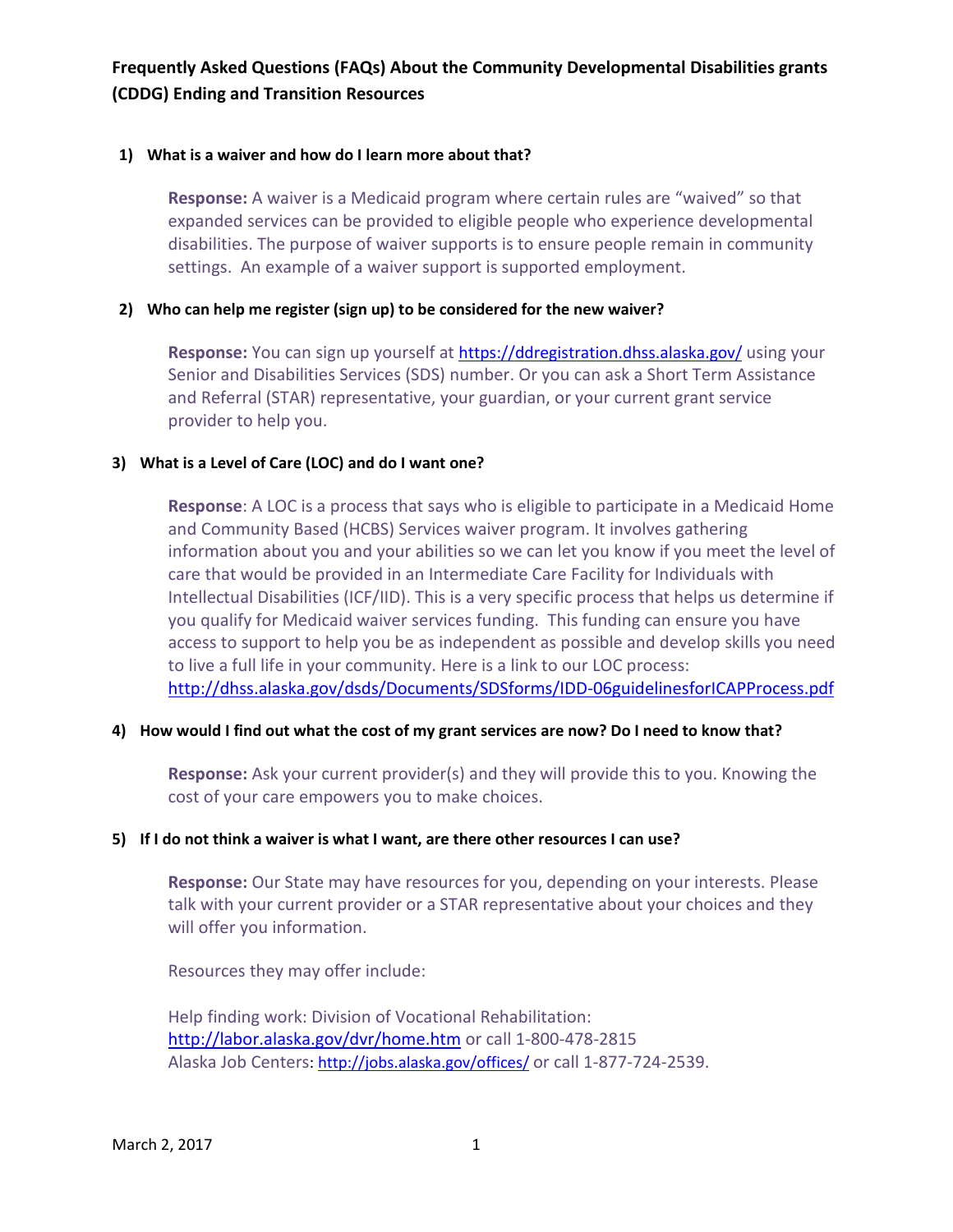Help finding preventive care for my child: Early and Periodic Screening, Diagnostic and Treatment (**EPSDT**) is the child health component of Medicaid. Federal statutes and regulations state that children under age 21 who are enrolled in Medicaid are entitled to **EPSDT** benefits and that States must cover a broad array of preventive and treatment services. Here is a link to a resource: [http://dhss.alaska.gov/dhcs/Pages/epsdt\\_hcs.aspx](http://dhss.alaska.gov/dhcs/Pages/epsdt_hcs.aspx) Help being more independent in my community: Independent Living Centers: <http://www.virtualcil.net/cils/query-iandr.php?state=ak>

Help with Activities of Daily Living: <http://dhss.alaska.gov/dsds/Pages/pca/default.aspx> Sometimes people qualify for help in their home through the Personal Care Services program. Ask your STAR or provider about this option.

Help knowing about resources in your community: <http://www.alaska211.org/> or call 211 or 1- 800-478-2221

Help with advocacy[: http://dhss.alaska.gov/gcdse/Pages/aboutus/default.aspx](http://dhss.alaska.gov/gcdse/Pages/aboutus/default.aspx) or call 1 888 269 8990.

#### **6) How do I become eligible for Medicaid? What if I think I do not qualify for Medicaid?**

**Response Part 1:** In order to receive Medicaid benefits, you must apply. There are multiple ways to apply for Medicaid benefits in Alaska. You may apply online at [Healthcare.gov](https://www.healthcare.gov/) or through the Self-Service Portal at [MyAlaska,](https://aries.alaska.gov/screener/?logIn=N) or submit a paper Application for Services to any Division of Public Assistance office. More information about Medicaid benefits can be found online at: <http://dhss.alaska.gov/dpa/pages/medicaid/default.aspx>

You also can ask your STAR coordinator or Aging and Disability Resource Center (ADRC) representative to help you start the application process.

**Response Part 2:** The only way to know for sure if you are eligible for Medicaid benefits or not is to apply. Even if you have been determined ineligible for Medicaid benefits in the past, it is worth applying again as eligibility criteria may have changed. Do not make a decision not to apply based on a past Medicaid denial. Instead, let the Division of Public Assistance evaluate your current circumstances.

There are options available to help individuals manage their income or resources in order to qualify for Medicaid benefits. For example, did you know that Alaska now allows some individuals with disabilities to establish ABLE accounts that can help them save money? Learn more about ABLE accounts at: <https://savewithable.com/ak/home.html> and <http://dhss.alaska.gov/gcdse/Pages/db101.aspx>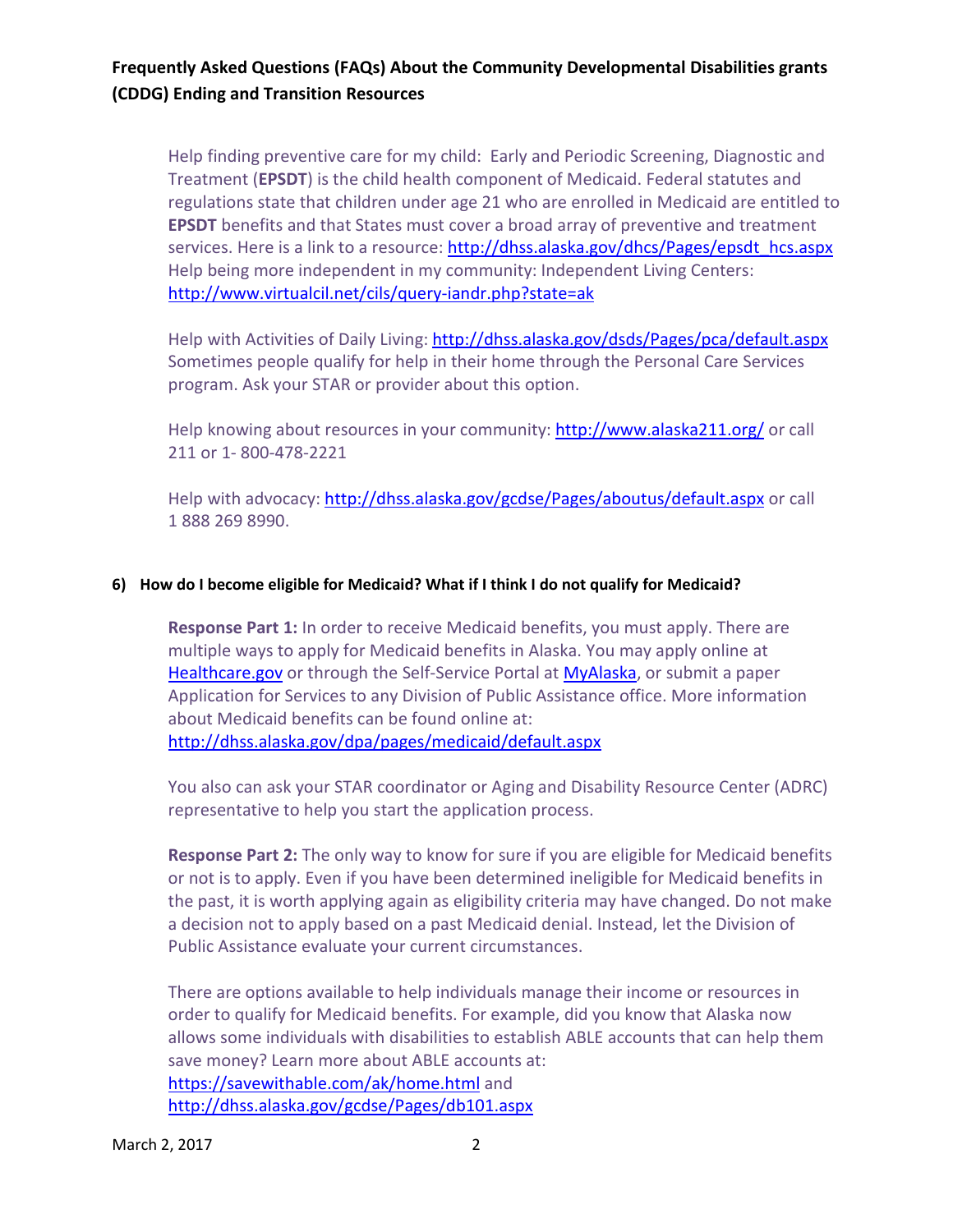### **7) Who should be helping me with if my grant supports might be ending or if I want to know more about the limited supports waiver?**

**Response:** Your planning team through your grant agency or a STAR coordinator or ADRC representative. Here is a link to STAR: [http://dhss.alaska.gov/dsds/Documents/grantservices/PDFs/STAR\\_Roster.pdf](http://dhss.alaska.gov/dsds/Documents/grantservices/PDFs/STAR_Roster.pdf) Here is a link for ADRCs information:<http://dhss.alaska.gov/dsds/Pages/adrc/default.aspx>

Please revisit this site as we plan to update these FAQs to include new questions and answers.

# **FAQ's for Providers**

**1. We are serving an individual who received a Developmental Disability (DD) eligibility before DS3 and we cannot locate their letter, do we have to submit an all new application and supporting documentation for them?**

**Response:** Yes, we need to have updated information on all individuals receiving services. If someone does not have active Developmental Disabilities (DD) eligibility status, please assist them in to gather required documentation and to submit a new application to the SDS I/DD Unit.

**2. We are serving some individuals with grant funds who are not on the Development Disabilities Registration and Review (DDRR waitlist). Do all recipients need to complete an updated DDRR in order to be eligible for the Supports Waiver?** 

**Response:** Anyone who would like to be considered for services provided through the current comprehensive Individuals with Intellectual/Developmental Disabilities (IDD) waiver or the new DD "limited supports" waiver must be on the DDRR waitlist. All individuals who want to be considered for either waiver are invited to create a new registration or to update their current profile at:<https://ddregistration.dhss.alaska.gov/>